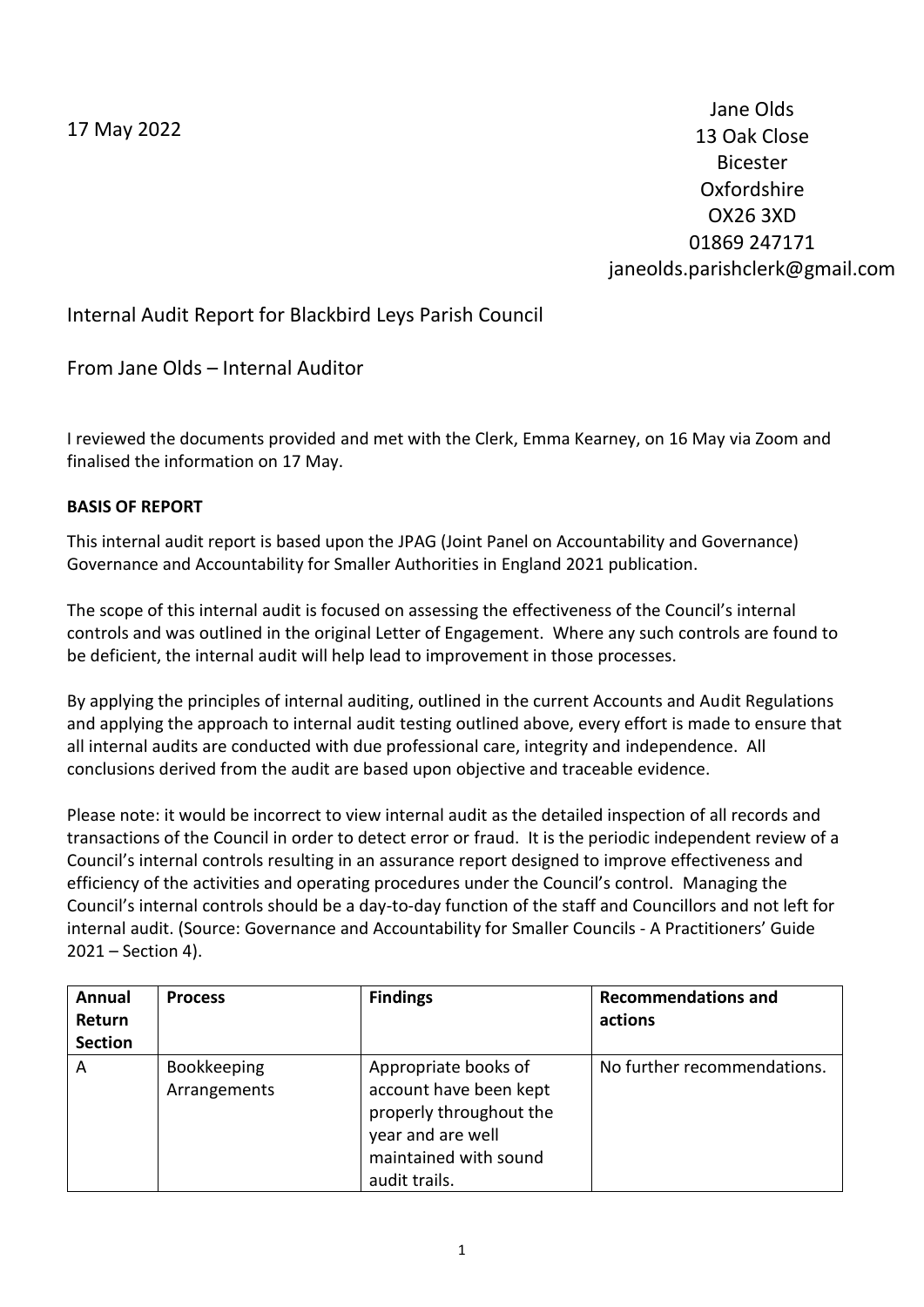| <b>Annual</b>  | <b>Process</b>                                                                     | <b>Findings</b>                                                                                                                                                 | <b>Recommendations and</b>                                                                                                                                                                         |
|----------------|------------------------------------------------------------------------------------|-----------------------------------------------------------------------------------------------------------------------------------------------------------------|----------------------------------------------------------------------------------------------------------------------------------------------------------------------------------------------------|
| Return         |                                                                                    |                                                                                                                                                                 | actions                                                                                                                                                                                            |
| <b>Section</b> |                                                                                    |                                                                                                                                                                 |                                                                                                                                                                                                    |
| B              | Council's Financial<br>Regulations have been<br>met with regard to<br>expenditure  | The Council's Financial<br>Regulations have been met<br>in that appropriate<br>authorisations have been<br>given for each level of<br>expenditure.              | Ensure that the VAT reclaim is<br>made.                                                                                                                                                            |
|                |                                                                                    | Payments were supported<br>by invoices, and<br>expenditure was approved<br>and VAT appropriately<br>accounted for.                                              |                                                                                                                                                                                                    |
| C              | Review of Internal<br>Controls                                                     | I have noted that Council<br>has assessed the significant<br>risks to achieving its<br>objectives using their Risk<br>Assessment and have seen<br>the document. | The Risk Management<br>document is very<br>comprehensive.<br>Ensure that it is reviewed<br>annually (preferably at the<br>beginning of the financial<br>year) and use it as a working<br>document. |
| D              | <b>Budgetary Controls</b><br>(Precept requirement)                                 | The annual Precept<br>requirement resulted from<br>an adequate budgetary<br>process.                                                                            | The budget amount (both<br>expected expenditure and<br>expected income) and the<br>Precept amount should be<br>agreed and minuted in order<br>that the final outturn can be<br>confirmed.          |
| D              | <b>Budgetary Controls</b><br>(Budget monitoring)                                   | Progress against the budget<br>was monitored and<br>minuted regularly.                                                                                          | No further recommendations.                                                                                                                                                                        |
| D              | The final Outturn is in<br>line with expectations.                                 | The final outturn was<br>materially in line with<br>expectations.                                                                                               | No further recommendations.                                                                                                                                                                        |
| E              | Income controls                                                                    | Expected income was fully<br>received.                                                                                                                          | Ensure that income is minuted<br>on receipt.                                                                                                                                                       |
| F              | Petty cash controls                                                                | Petty cash is not operated<br>by the Council.                                                                                                                   | No further recommendations.                                                                                                                                                                        |
| G              | Payroll controls                                                                   | Salaries to employees were<br>paid in accordance with<br>Council approvals.                                                                                     | No further recommendations.                                                                                                                                                                        |
| H              | Asset Controls - the<br>register has correctly<br>recorded all material<br>assets? | The current asset register<br>has correctly recorded all<br>material Assets. The<br>correct basis of valuation<br>has been applied.                             | No further recommendations.                                                                                                                                                                        |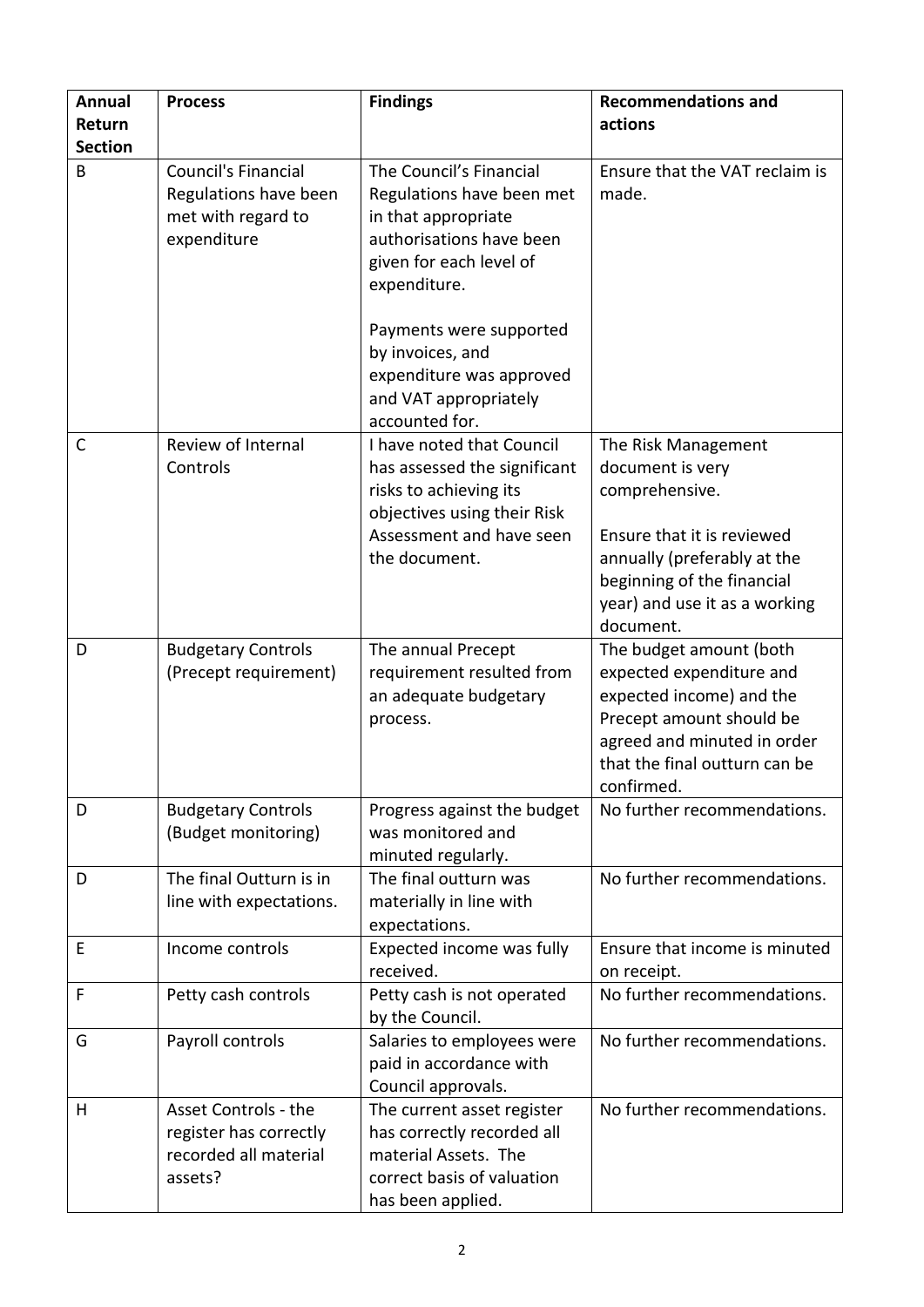| <b>Annual</b>            | <b>Process</b>                                                                    | <b>Findings</b>                                                                                                                                                | <b>Recommendations and</b>                                                                                                                                                             |
|--------------------------|-----------------------------------------------------------------------------------|----------------------------------------------------------------------------------------------------------------------------------------------------------------|----------------------------------------------------------------------------------------------------------------------------------------------------------------------------------------|
| Return<br><b>Section</b> |                                                                                   |                                                                                                                                                                | actions                                                                                                                                                                                |
| H                        | Asset Controls - all<br>additions correctly<br>recorded?                          | No additions have been<br>made.                                                                                                                                | No further recommendations.                                                                                                                                                            |
| H                        | Asset Controls - all<br>Deeds and Titles<br>established and shown<br>on register? | There are no Deeds or<br>Titles.                                                                                                                               | No further recommendations.                                                                                                                                                            |
| ı                        | <b>Bank Reconciliations</b>                                                       | Periodic and year-end<br>reconciliations were<br>properly carried out.                                                                                         | No further recommendations.                                                                                                                                                            |
| J                        | <b>Accounting Statements</b>                                                      | The Accounting Statements<br>prepared during the year<br>were prepared on the<br>correct accounting basis<br>and were supported by an<br>adequate audit trail. | No further recommendations.                                                                                                                                                            |
| К                        | <b>Limited Assurance</b><br><b>Review Exemption</b>                               | The Council does not meet<br>the exemption criteria.                                                                                                           | No further recommendations.                                                                                                                                                            |
| L                        | Information published<br>on website                                               | The information is<br>available.                                                                                                                               | No further recommendations.                                                                                                                                                            |
| M                        | <b>Exercise of Public Rights</b>                                                  | The Parish Council<br>published the exercise of<br>public rights on the website<br>and noticeboard.                                                            | Ensure that the Electors'<br>Rights dates are for 30<br>working days and cover the<br>first ten working days of July.<br>Note that the earliest date for<br>21/22 is 1 June due to the |
| $\mathsf{N}$             | <b>AGAR Publication</b><br>Requirements                                           | The Parish Council complied<br>with the publication<br>requirements for the                                                                                    | Jubilee bank holiday.<br>No further recommendations.                                                                                                                                   |
| O                        | Trust Funds (If<br>applicable)                                                    | 2020/21 AGAR.<br>The Parish Council does not<br>operate as a Trustee.                                                                                          | No further recommendations.                                                                                                                                                            |

# **Transparency Compliance**

| <b>Process</b>           | Criteria             | <b>Findings</b>        | <b>Recommendations</b><br>and actions |
|--------------------------|----------------------|------------------------|---------------------------------------|
| Review of Internal audit | <b>Good Practice</b> | The Internal Audit had | No further                            |
| action plan has been     |                      | been reviewed the      | recommendations.                      |
| considered and actioned? |                      | previous year.         |                                       |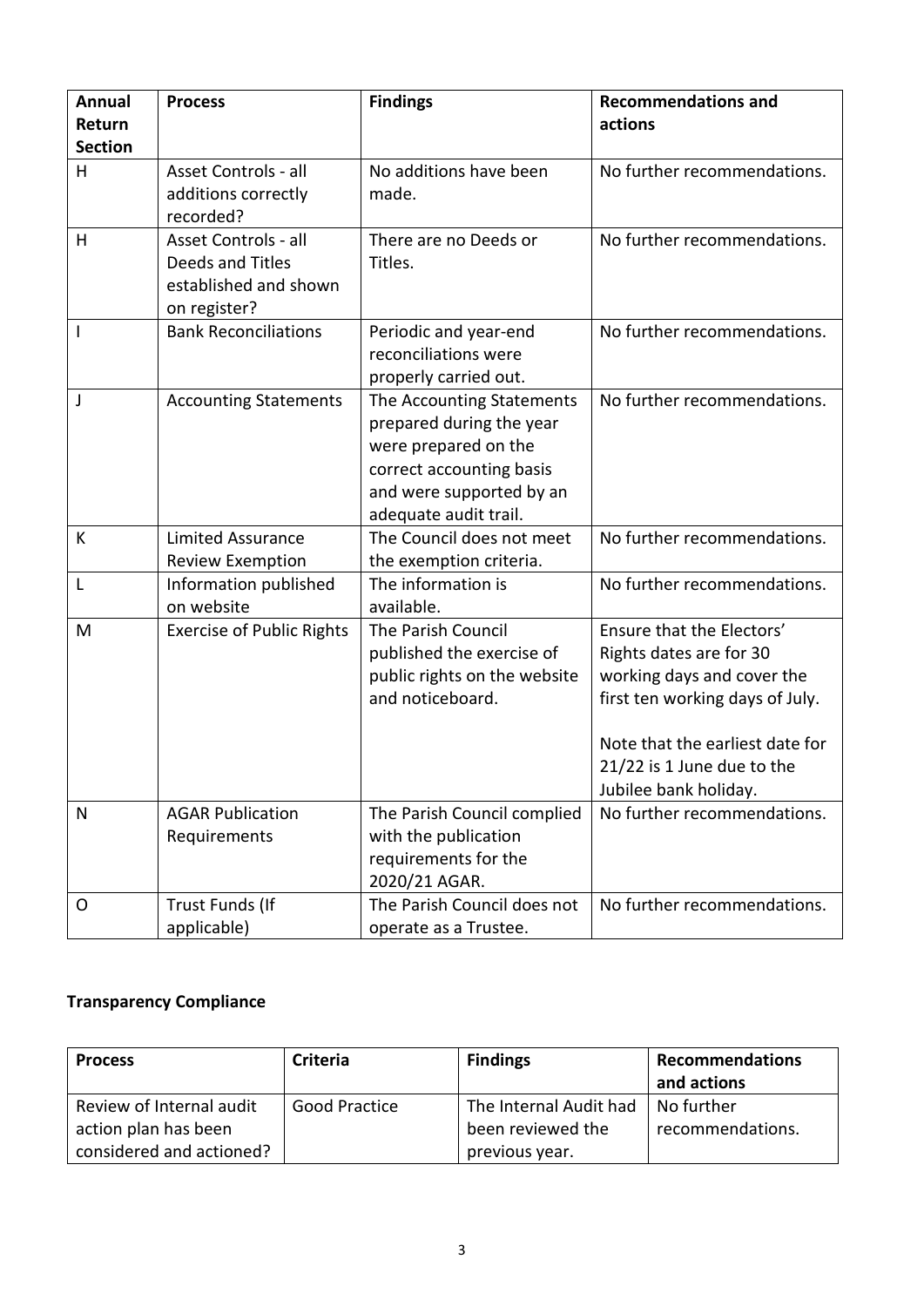| <b>Process</b>                                                                    | <b>Criteria</b>                                                                                                        | <b>Findings</b>                                                                                                                                                                                                                                                                                                                                        | <b>Recommendations</b>                                                                                                                                                                      |
|-----------------------------------------------------------------------------------|------------------------------------------------------------------------------------------------------------------------|--------------------------------------------------------------------------------------------------------------------------------------------------------------------------------------------------------------------------------------------------------------------------------------------------------------------------------------------------------|---------------------------------------------------------------------------------------------------------------------------------------------------------------------------------------------|
|                                                                                   |                                                                                                                        |                                                                                                                                                                                                                                                                                                                                                        | and actions                                                                                                                                                                                 |
| <b>External Audit</b><br>recommendations have<br>been considered and<br>actioned. | <b>Good Practice</b>                                                                                                   | The Conclusion of<br>Audit report had been<br>received for 20/21 and<br>had been published on<br>the website.                                                                                                                                                                                                                                          |                                                                                                                                                                                             |
|                                                                                   |                                                                                                                        | Findings: The figures<br>in Section 2 had been<br>collated incorrectly.                                                                                                                                                                                                                                                                                | Confusion over how to<br>account for<br>outstanding payments<br>from the previous year<br>has been the bulk of<br>the issue. This has<br>been explained and a<br>work process<br>suggested. |
|                                                                                   |                                                                                                                        | The PC should have<br>considered the<br>answers in the Annual<br>Governance<br>Statement (Section 1)<br>more carefully,<br>including answering<br>'no' to Box 7 of<br>Section 1 regarding<br>taking action on all<br>matters raised in<br>reports from internal<br>and external audit and<br>regarding the electors<br>rights opportunity in<br>Box 4. | Further consideration<br>should be given to the<br><b>Annual Governance</b><br>statement this year.                                                                                         |
|                                                                                   |                                                                                                                        | Section 2: ensure that<br>the value of the fixed<br>assets is correctly<br>included (box 9) and<br>remember to tick N/A<br>for box 11.                                                                                                                                                                                                                 | Pay more attention to<br>the completion of the<br>form.                                                                                                                                     |
|                                                                                   |                                                                                                                        | Box M on Internal<br>Audit form was ticked<br>incorrectly.                                                                                                                                                                                                                                                                                             | I apologise for this                                                                                                                                                                        |
| <b>Accounting Statements</b><br>agreed and reconciled to<br>the Annual Return     | Section 2 of the<br>Annual Return is<br>complete and<br>accurate and<br>reconciles to the<br>statement of<br>accounts. | The accounting<br>statements in this<br>annual return present<br>fairly the financial<br>position of the Council<br>and its income and<br>expenditure.                                                                                                                                                                                                 | No further<br>recommendations.                                                                                                                                                              |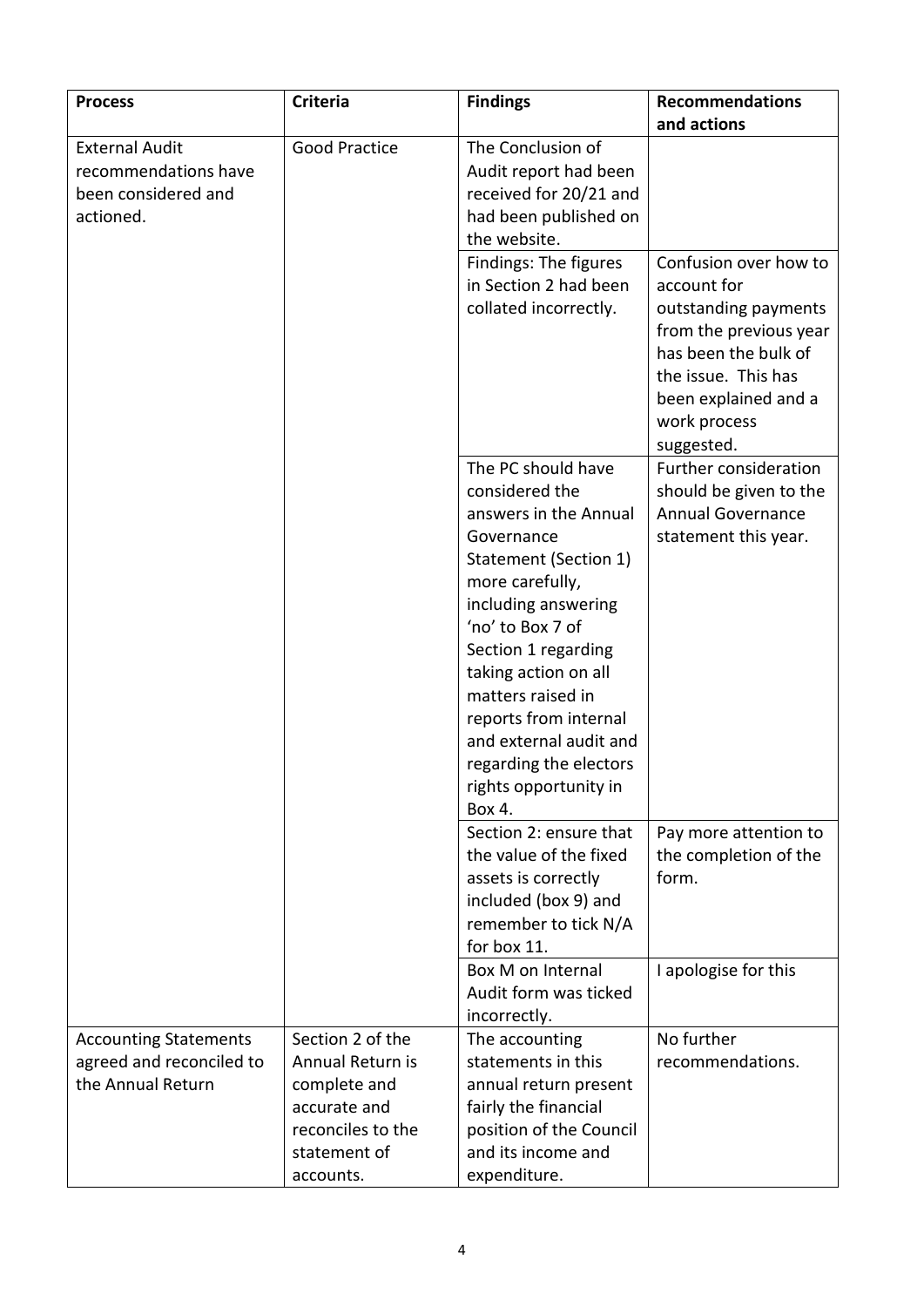| <b>Process</b>                                 | <b>Criteria</b>                                                                                                                                                               | <b>Findings</b>                     | <b>Recommendations</b><br>and actions |  |
|------------------------------------------------|-------------------------------------------------------------------------------------------------------------------------------------------------------------------------------|-------------------------------------|---------------------------------------|--|
| Compliance with the<br><b>Transparency Act</b> | While the Parish Council does not fall in to the criteria for Councils<br>below the £25k threshold, it is good practise for Parish Councils above<br>the threshold to comply. |                                     |                                       |  |
| Compliance with the<br><b>Transparency Act</b> | 1) Expenditure over<br>£100 is recorded on<br>the Council Web-<br>Site and with all<br>information<br>requirements                                                            | Included in the<br>monthly minutes. | No further<br>recommendations.        |  |
| Compliance with the<br><b>Transparency Act</b> | 2) Annual Return<br>published on the<br>Web-Site                                                                                                                              | Available on the<br>website.        | No further<br>recommendations.        |  |
| Compliance with the<br><b>Transparency Act</b> | 3) Explanation of<br>significant variances                                                                                                                                    | Available on the<br>website.        | No further<br>recommendations.        |  |
| Compliance with the<br><b>Transparency Act</b> | 4) Explanation of<br>difference between<br>Box 7 & 8 if<br>applicable                                                                                                         | Not applicable.                     | No further<br>recommendations.        |  |
| Compliance with the<br><b>Transparency Act</b> | 5) Annual<br>Governance<br>Statement recorded                                                                                                                                 | Available on the<br>website.        | No further<br>recommendations.        |  |
| Compliance with the<br><b>Transparency Act</b> | 6) Internal Audit<br><b>Report Published</b>                                                                                                                                  | Available on the<br>website.        | No further<br>recommendations.        |  |
| Compliance with the<br><b>Transparency Act</b> | 7) A List of<br>Councillors'<br>responsibilities                                                                                                                              | Available on the<br>website.        | No further<br>recommendations.        |  |
| Compliance with the<br><b>Transparency Act</b> | 8) Details of Public<br>Land and Building<br>Assets                                                                                                                           | Not applicable.                     | No further<br>recommendations.        |  |
| Compliance with the<br><b>Transparency Act</b> | 9) Minutes &<br>Agenda                                                                                                                                                        | Available on the<br>website.        | No further<br>recommendations.        |  |

## **Further Recommendations:**

Following the completion of the Internal Audit, the Council should undertake a review of effectiveness as per Regulation 6 of the Accounts and Audit Regulations 2015. A blank form can be supplied.

## **Training**

The Clerk should be supported in her completion of CiLCA (Certificate in Local Council Administration) which will be of great benefit, not only to the Clerk's professional development, but to the Council, particularly the possibility of the adoption of the General Power of Competence.

The Council should be commended for the training that Councillors have also undertaken. I recommend including a regular agenda item for training so that attendance on courses continues.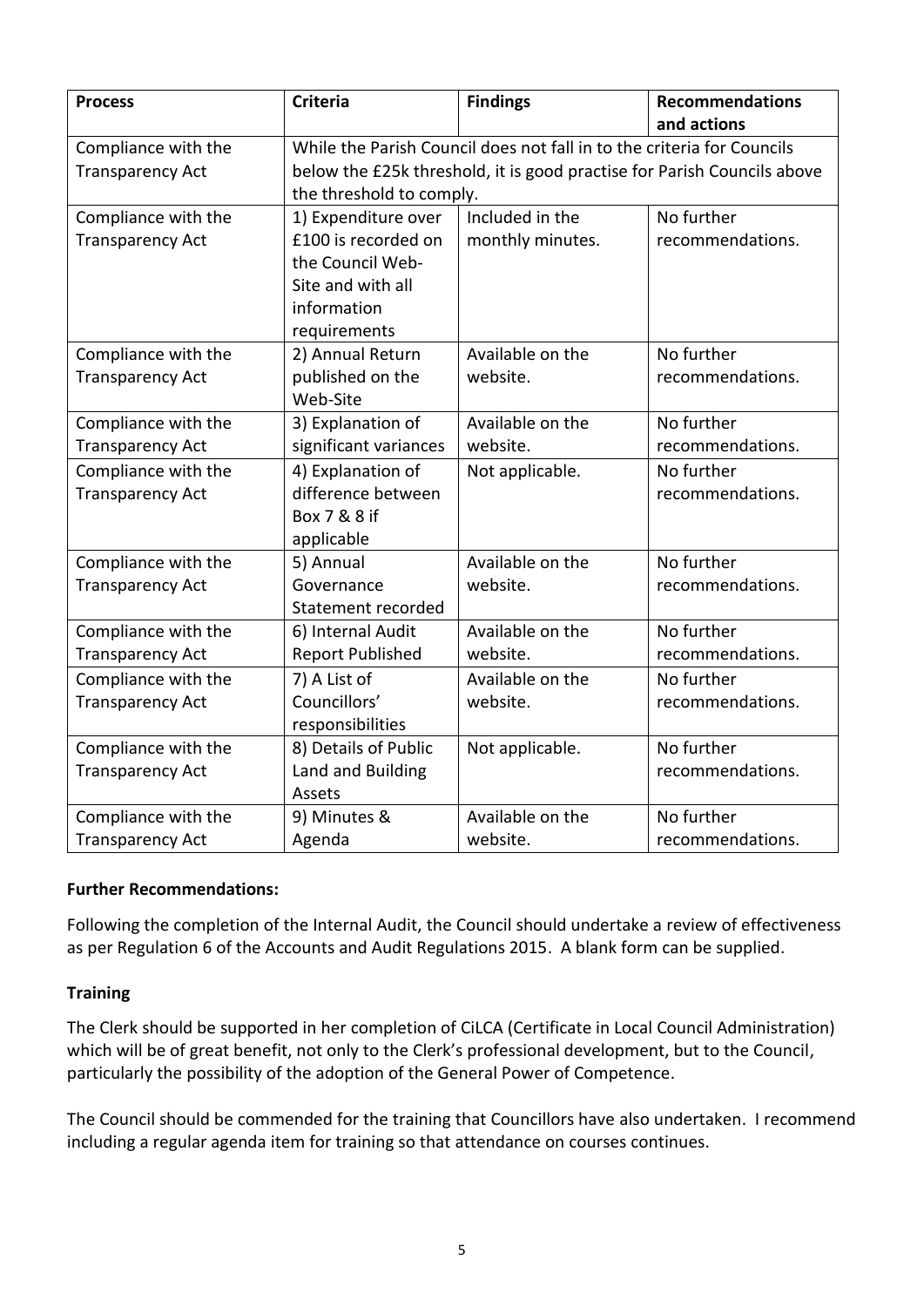# **Financial Responsibility**

While the Clerk /RFO is responsible for the day-to-day running of the Parish, the Council should be reminded that, as a corporate body, it is the Council which is responsible for financial governance and this responsibility should not be taken lightly. I recommend that the Council adopts an internal financial controls policy (recently highlighted by OALC) and appoints a Councillor Responsible for Internal Financial Control.

## **Budget Setting**

I should like to see more significance made of the budget and precept setting. The overall budget (both income and expenditure) totals should be minuted and published for consideration. For clarity, once the budget has been considered, the total amount of Precept should also be minuted. It then helps to clarify the amount requested is the amount deposited by the District Council and also makes sure that the outturn at the end of the year is in line with expectations.

## **Payments**

I noted that some of the invoices were described as long term agreements or regular payments. I recommend that long term agreements should be reviewed at least every three years, particularly to ensure that the Council is obtaining best value for money.

I recommend that other payments such as the annual subscriptions should be included in a list of regular expenditure which should be agreed at the April meeting for the new financial year.

## **Banking**

I understand that the Council has reviewed the banking provision. I recommend that an online payment procedure is now devised and adopted together with a debit card use policy.

## **Reserves**

I recommend that the Parish considers the earmarked reserves and agrees to adopt a full Reserves Policy which should be reviewed annually. Guidance can be found in the latest edition of JPAG.

## **Assets**

The Parish Council assets should be inspected for risk and the condition minuted at least annually. This should be a project for the entire Council. Additionally, I recommend a review to ensure that the assets are correctly insured.

## **Council Responsibility**

Council should be reminded that Councillors may not act on behalf of the Council unless expressly agreed and minuted at a meeting.

## **Document Management**

In our discussions, I noted that the Clerk is in possession of many of the Parish Council Minute books. As these books are the only record of the meetings and should be kept in perpetuity, I strongly recommend that just the last five years or so are kept with the Clerk, with the rest being deposited with the County Archive for safety. A review of other documents, both paper and electronic, should also be undertaken following adoption of a Document Retention policy.